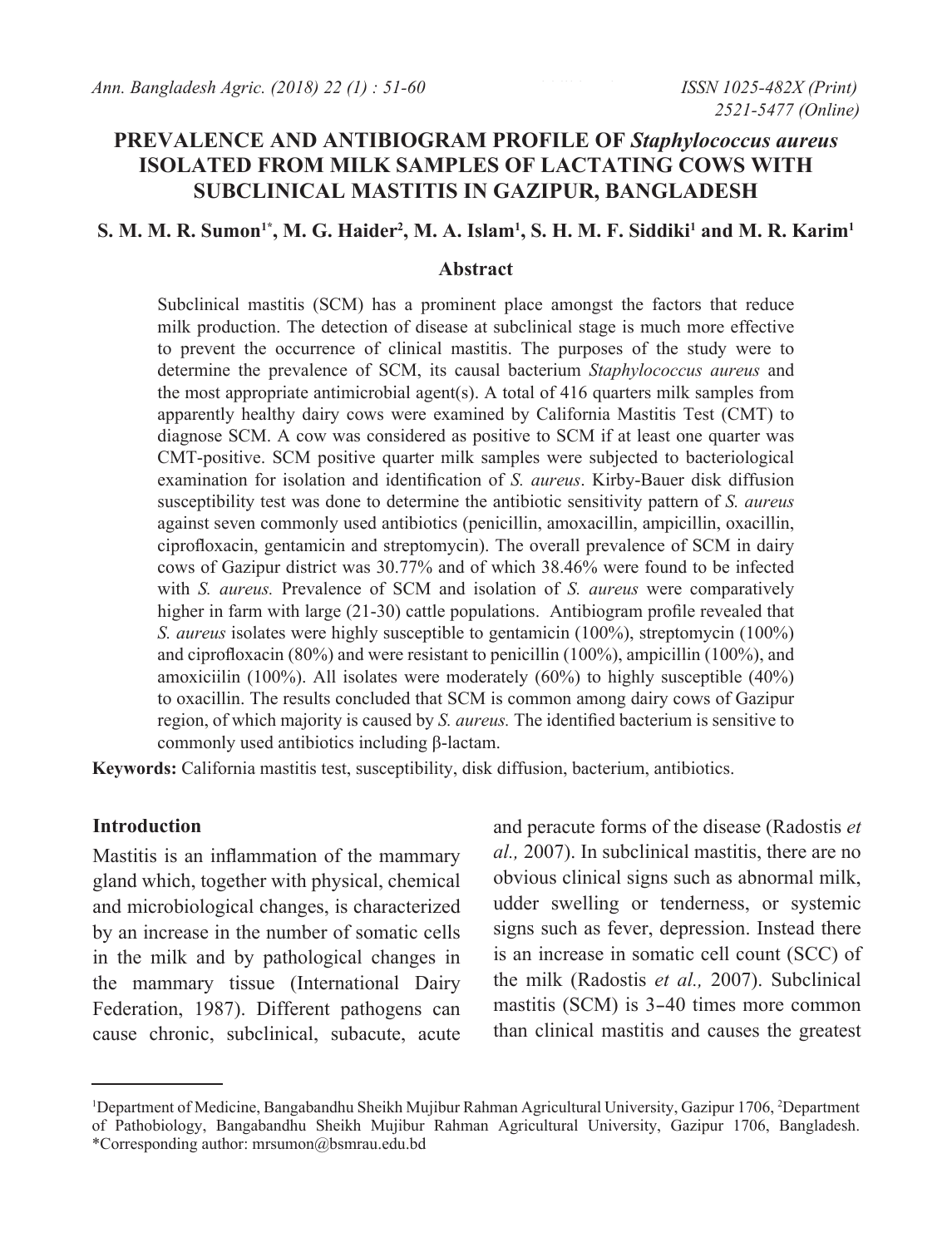overall losses in most dairy herds (Bachaya *et al.,* 2011). In Bangladesh, the annual economic losses occur due to reduced milk production alone caused by SCM have been estimated to be Tk. 122.6 (US \$ 2.11) million (Kader *et al*., 2003).

Milk is a major component in human diet all over the world and is rich in carbohydrate, proteins, fats, vitamins and minerals. However, health risk to consumers can be associated with milk, due to the presence of zoonotic pathogens and antimicrobial drug residues. Pathogenic organisms in milk can be derived from the cow itself, the human hand or the environment (Bradely, 2002). Mastitis caused by contagious pathogens is transmitted directly from cow to cow and consumption of such milk from affected cows may lead to food poisoning or in rare cases provide mechanisms for spread of disease to humans (Radostits *et al.,* 2007). *Staphylococcus aureus* is an important contagious pathogen that causes both nosocomial and communityacquired infections in people and is also responsible for disease in animals specially clinical and subclinical mastitis in dairy cattle worldwide (Petrovski *et al.,* 2009; Sampimon *et al.,* 2009).

Following the introduction of penicillin in the 1940's, staphylococcal infections were treated using penicillin. But over the years, strains of *S. aureus* producing penicillinase were detected, hence resistance developed against penicillin. Subsequently, new β-lactam antibiotics such as methicillin, oxacillin and cephalosporins that were resistant to the action of penicillinase, were developed. Shortly following the introduction of these drugs, the first emergence of methicillin resistant

*S. aureus* (MRSA) was reported in human in the UK in 1960s (Jevons *et al.,* 1961). Highlevel resistance to β-lactams is conferred by a *mecA* gene encoding a modified penicillin binding protein (PBP2a or PBP'). However, in Bangladesh, cattle are the most commonly reared livestock and major source of milk. SCM is the prominent factor reducing milk production and causes greater economic losses in the dairy industry but most of the cases remain unnoticed by the farmer. *S. aureus* is one of the most common major pathogens causing SCM and treatment of staphylococcal mastitis become difficult due to resistant development against various antimicrobials. Prolonged and indiscriminate usage of antibiotics often leads to possible resistance development in the animals. Considering these facts, the present research work was undertaken to determine the prevalence of SCM, its causal bacterium *S. aureus* from milk samples and the most appropriate antimicrobial agent(s) for treatment.

# **Materials and Methods**

# **Study population and area**

A cross-sectional study was conducted in 104 randomly selected apparently healthy lactating cows from BSMRAU dairy farm and 16 smallholder dairy farms of Gazipur district. All cows at the farms were physically examined, and cows with signs of clinical mastitis were excluded. The minimum sample size (n=384) was calculated using the formula,  $n=Z^2P(1-P)/d^2$  considering the average expected prevalence of 50%, absolute desired precision of 5% and confidence level of 95% (Thrusfield, 2007). A total of 416 quarter milk samples were examined by California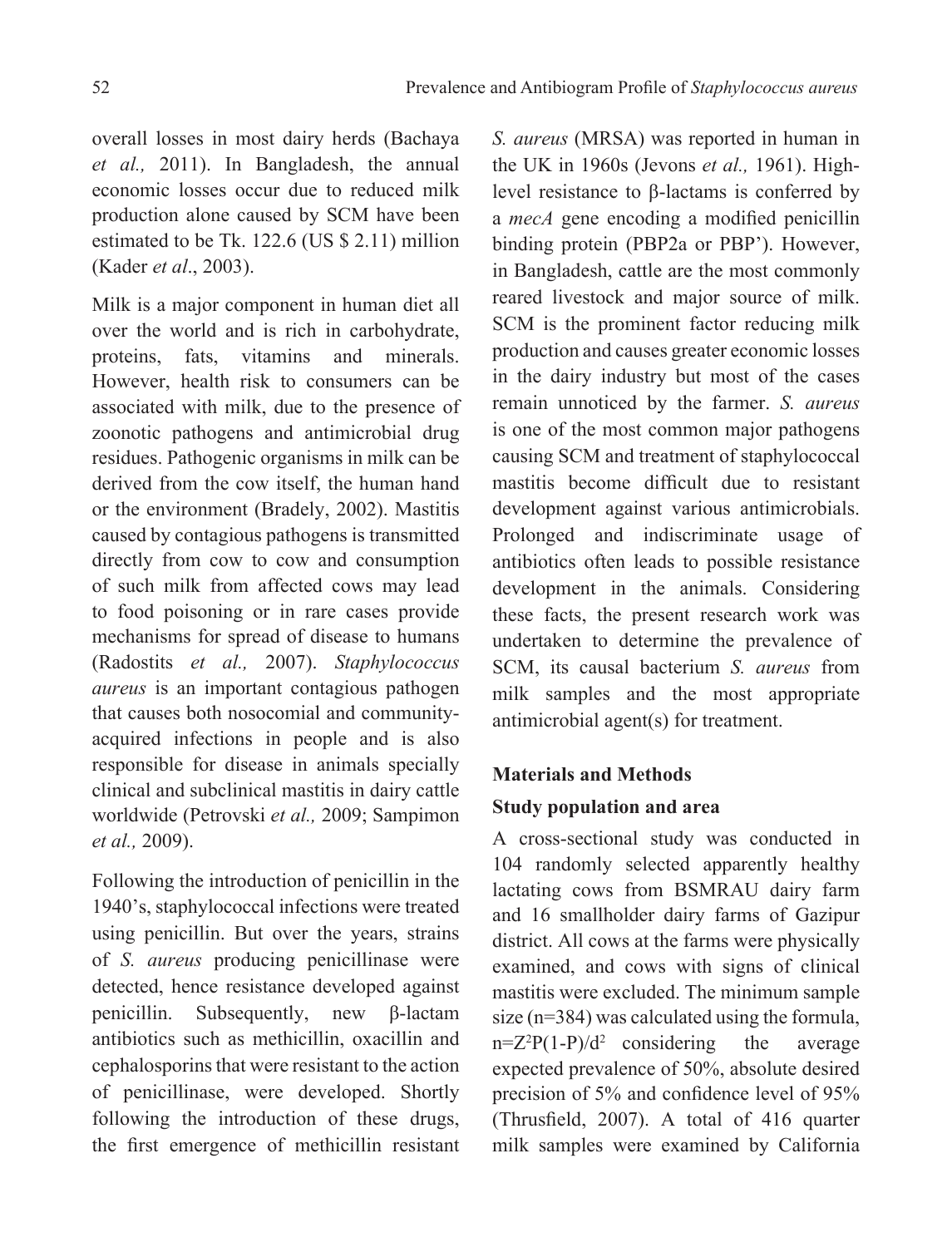mastitis test (CMT) and CMT positive milk samples were collected and transported to the laboratory.

## **Detection of subclinical mastitis**

California mastitis test (CMT) was carried out to detect SCM as per manufacturer's instruction (ImmuCell CMT test kit®, ImmuCell Corporation, USA). First few stream of milk was discarded and foremilk from each quarter was drawn into corresponding cup of testing paddle. Excess milk was discarded by tilting the testing paddle to level with the outside (largest) circle in each cup. Testing paddle was tilted back until milk was halfway between the inner and outer circles. CMT working solution was slowly added into each cup until mixture was even with the inside circle of each cup. Mixing was accomplished by gentle rotation of the paddle in a horizontal plane for few seconds. Positive samples showed gel formation within a few seconds and no gel formation indicated negative. The result was scored as negative  $(-)$ , trace  $(\pm)$ , weak  $(+)$ , distinct  $(++)$  and strong  $(++)$  based on the tendency toward gel formation. CMTpositive milk samples  $(CMT \pm, +, ++, ++)$ of each examined quarter was suspected as samples of subclinical mastitis and analyzed bacteriologically. A cow was considered as positive to SCM if at least one quarter was CMT-positive and a farm was considered positive if one cow of the herd had SCM.

## **Collection and transportation of samples**

CMT positive milk samples was collected and transported to the laboratory according to the procedure described earlier by Sumon *et al.* (2017). In brief, grossly dirty teats and udders were thoroughly washed and dried before

proceeding with sample collection. The teat end and orifice were carefully and vigorously scrubbed with a cotton pad moistened with 70% ethyl alcohol. Separate swab was used for each teat being sampled, even within the same cow. The teat end was cleaned until the swab was completely clean and white. Three or four streams of milk were discarded since their cells and bacterial counts reflect the situation within the teat rather than that of the udder as a whole. The collection tube was held at a 45° angle to keep debris (hair, manure, dirt) from accidently falling into the tube. A volume of 10 ml of milk per udder quarter was collected in a sterile plastic tube and marked as front right (FR), front left (FL), rear right (RR) and rear left (RL). Then the samples were transported immediately to the laboratory in ice-box at 4°C.

## **Bacteriological examination of samples**

Isolation and identification of the *Staphylococcus aureus* was performed on the basis of culture characteristics, staining reactions and biochemical tests as described by Quinn *et al.* (2002). About 100 μl of CMT positive milk sample was inoculated into nutrient broth (NB) and incubated at  $37^{\circ}$  C for 24 hours. Then inoculums from nutrient broth were streaked on blood agar (BA) and Mannitol salt agar (MSA) media and incubated at  $37^{\circ}$  C for overnight. The characteristic single colony of *S. aureus* was further subjected to Gram staining and biochemical tests (catalase, coagulase and oxidase tests) for confirmation.

#### **Antimicrobial sensitivity test**

Antimicrobial sensitivity test was done by Kirby-Bauer disk diffusion susceptibility test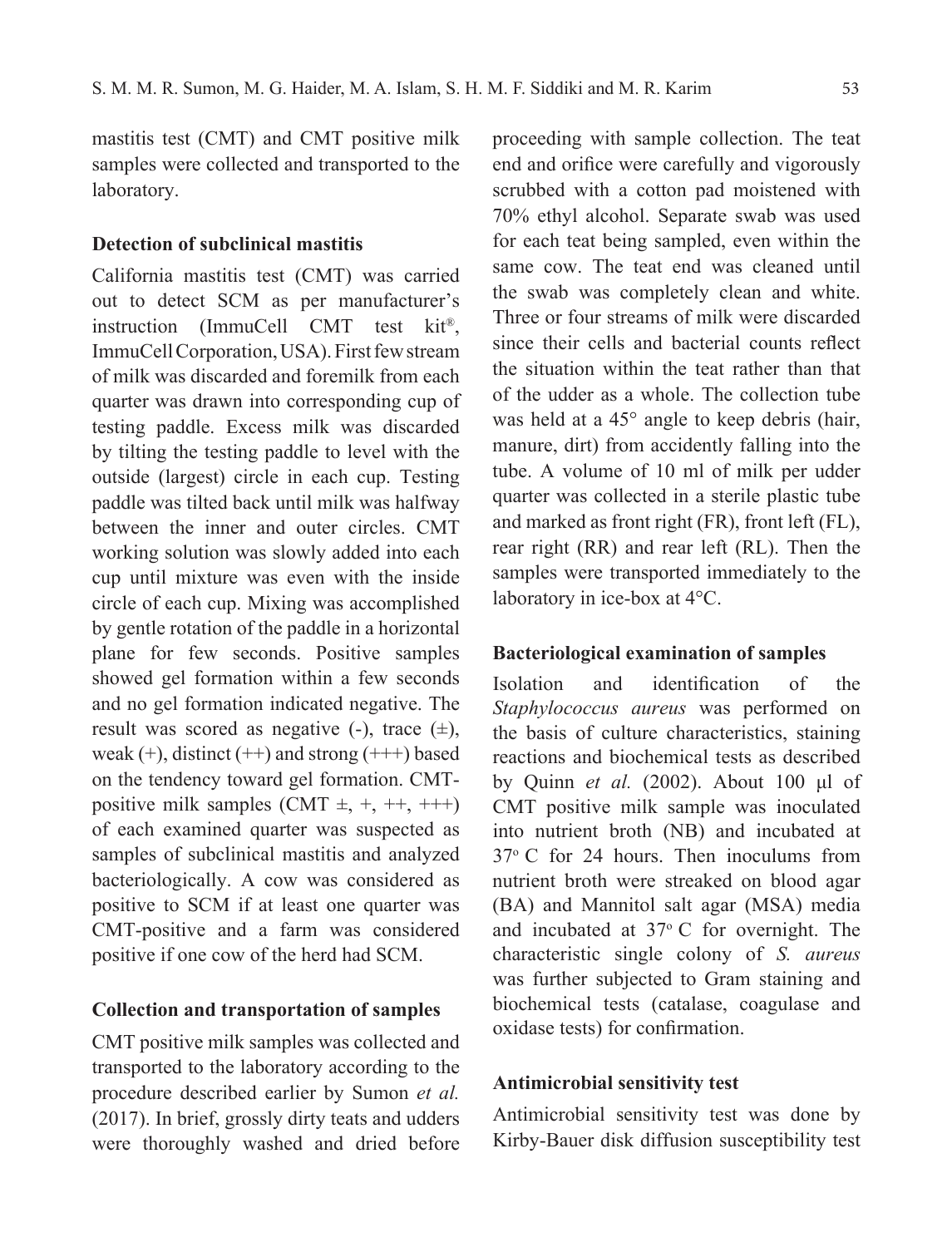(NCCLS, 2015). Each of the well isolated *S. aureus* was inoculated into nutrient broth and incubated at 37°C overnight. On the following day, freshly growing broth culture was uniformly spread on Muller-Hinton agar plate with the help of sterile cotton swab. Then antibiotic discs were placed apart onto the surface of the inoculated plates aseptically with the help of a sterile forceps and incubated at 37°C for 24 hours. After incubation, the plates were examined and the diameters of the zone of inhibitions were measured. The isolates were defined as resistant, intermediate and susceptible (Table 1) according to the standard guidelines (NCCLS, 2002). The following antimicrobial discs (Oxoid Ltd., Hampshire, UK) with their corresponding concentrations were used: Penicillin (10 μg), Amoxacillin (10 μg), Ampicillin (10 μg), Oxacillin (1μg), Ciprofloxacin (5μg), Gentamicin (10 μg) and Streptomycine (10 μg).

## **Statistical analysis**

All farms and laboratory examinations related data were entered into Microsoft Excel spread sheet and then transferred into Statistical Package for the Social Sciences (SPSS 20.0). Chi-square test with Z-test for column proportion was done to identify the significant differences of the percentage values of SCM and isolation of *S. aureus.*

# **Results and Discussion**

#### **Prevalence of subclinical mastitis**

Based on CMT screening, the overall prevalence of SCM in lactating cows in Gazipur district was 30.77%. The quarter level prevalence of SCM was 12.50% (Table 2). The result is in agreement with that in a previous study by Islam *et al.* (2011). However, the reported prevalence of SCM based on CMT was 20-43% in various regions of Bangladesh (Sarker *et al.,* 2013; Islam *et al.,* 2011 and Rabbani and Samad, 2010). Studies from other countries using similar criteria to characterize a cow as SCM positive or not, reported that prevalence rates varied from 25.2 to 55.2 % at cow level (Bitew *et al.,* 2010; Harouna *et al.,* 2009; Mdegela *et al.,* 2009 and Joshi and Gokhale, 2006). However, comparative higher prevalence of SCM indicates lack of awareness among farmers to use different screening tools to detect SCM in timely fashion and maintain the udder and teat hygiene. Besides, milking practices in Bangladesh are also poor, only

| Antibiotic (mcg/disc) | Resistant | Intermediate             | Susceptible |
|-----------------------|-----------|--------------------------|-------------|
| Penicillin (10)       | $\leq$ 28 |                          | >29         |
| Amoxacillin (10)      | $\leq$ 19 | $\overline{\phantom{a}}$ | >20         |
| Ampicillin (10)       | $\leq$ 28 | $\overline{\phantom{a}}$ | $\geq$ 29   |
| Oxacillin $(1)$       | $\leq 10$ | $11 - 12$                | $\geq$ 13   |
| Ciprofloxacin $(5)$   | $\leq$ 15 | $16 - 20$                | >21         |
| Gentamicin (10)       | $\leq 12$ | $13 - 14$                | $\geq$ 15   |
| Streptomycine (10)    | $\leq$ 14 | $15 - 20$                | >21         |

**Table 1. Disk diffusion zone diameter (mm) interpretative chart of seven commonly used antibiotics against** *S. aureus* **(NCCLS, 2002)**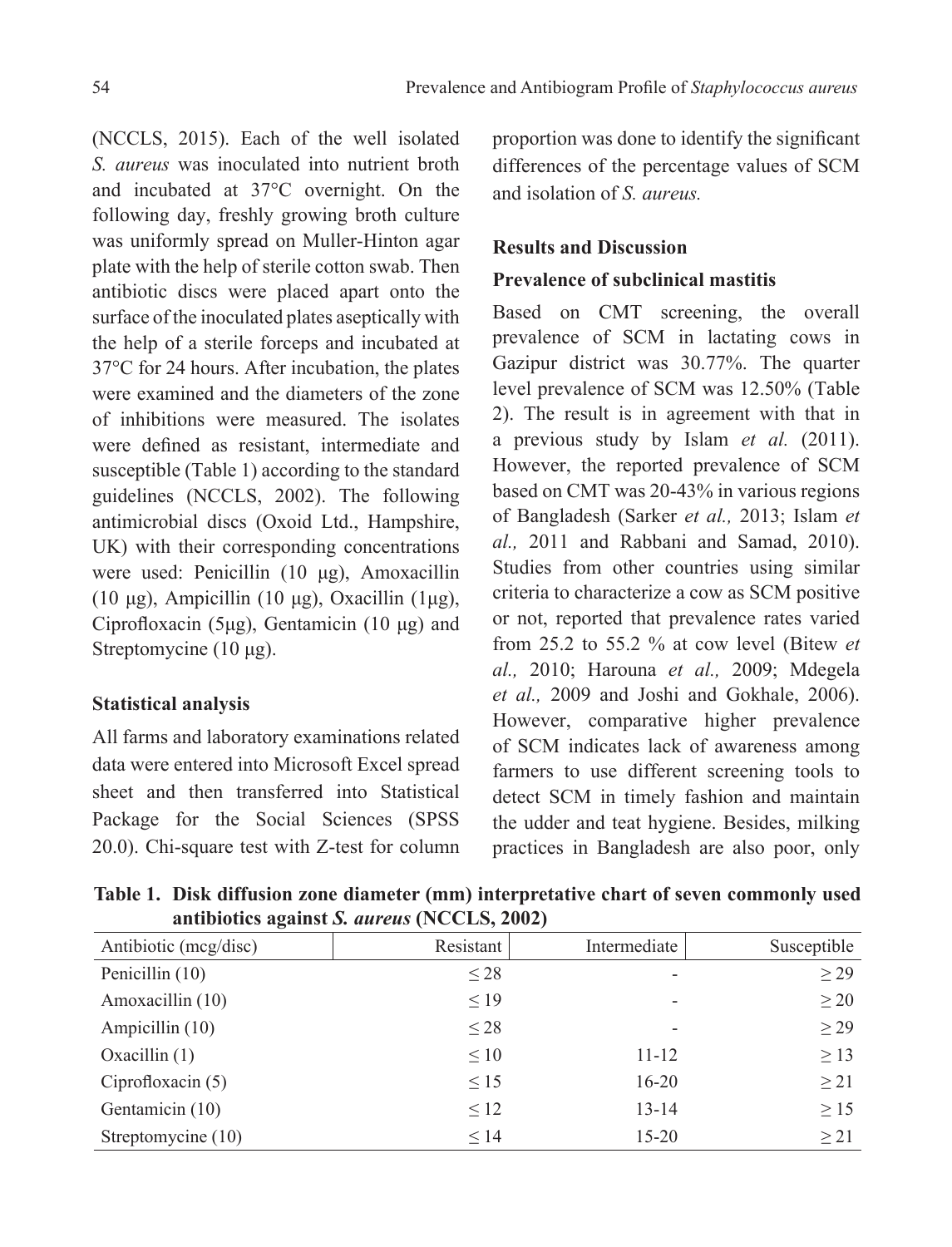| positive quarter milk samples |                              |                     |  |  |  |
|-------------------------------|------------------------------|---------------------|--|--|--|
| Parameters                    | No. of dairy<br>cows $(\% )$ | No. of quarters (%) |  |  |  |
| <b>CMT</b><br>performed       | 104                          | 416                 |  |  |  |
| <b>SCM</b><br>positive        | 32 (30.77)                   | 52 (12.50)          |  |  |  |
| S. aureus<br>isolates         |                              | 20 (38.46)          |  |  |  |

|  |  | Table 2. CMT screening results and status |  |  |
|--|--|-------------------------------------------|--|--|
|  |  | of S. aureus isolated from CMT            |  |  |
|  |  | nositivo quartor mille samples            |  |  |

fewer farmers are practicing of pre-dipping and drying the teats before milking as well as post-dipping is usually not adapted in most of the farms because calves stay with the cows after milking to suck residual milk (Sumon *et al.,* 2017). Therefore cows are more prone to get infection by environmental pathogens.

According to the location of mammary quarters, the prevalence of SCM (15.38%) and isolation of *S. aureus* (50%) were higher for rare quarters than front quarters (Table 3). Among four quarters, rear left (RL) quarters were more commonly infected with *S. aureu* (66.67%) and rear right (RR) quarters had the highest prevalence of SCM (19.23%). Although mammary quarter location had significant effect on SCM but the effect on

percentage of pathogen was not significant. A study conducted by Rabbani and Samad (2010) stated that quarter-wise prevalence of SCM was found comparatively higher for right and left hind quarters. Rear quarters might be more susceptible to infections than front quarters, as published previously (Pearson and Mackie, 1979), because of larger capacity and mass, greater vulnerability to direct trauma and greater exposure to environmental effects. In addition, teats of the rear quarters are frequently nearer to the floor, especially in older cows, and would thus be contaminated or subjected to injury more readily.

The farm was grouped into four on the basis of cattle population (Table 4). The majority of the dairy farms in the study area had 1-5 lactating cows and there was a considerable variation in the prevalence of mastitis depending on the farm size (40.00 to 100%). The farm with large herd size (21-30) was more prone to SCM than smaller farm. However, the effect of herd size on the prevalence of mastitis was not significant.

Considering herd size, the cow level prevalence of SCM (24.14 to 36.36%) and *S. aureus* isolation (42.86 to 75.00%) were also

**Table 3. Prevalence of SCM and** *S. aureus* **causing SCM according to the mammary quarter location**

| Quarter location | No. of quarter | SCM positive $(\% )$      | <i>S. aureaus</i> positive $\left(\frac{9}{6}\right)$ |
|------------------|----------------|---------------------------|-------------------------------------------------------|
| Rear right (RR)  | 104            | $20(19.23)^a$             | $8(40.00)^a$                                          |
| Rear left (RL)   | 104            | $12(11.54)$ <sup>ab</sup> | $8(66.67)^a$                                          |
| Front right (FR) | 104            | $(7.69)^{b}$              | 0(0.00)                                               |
| Front left (FL)  | 104            | $12(11.54)$ <sup>ab</sup> | $4(33.33)^{a}$                                        |
| Rear quarters    | 208            | 32 (15.38) <sup>a</sup>   | $16(50.00)^a$                                         |
| Front quarters   | 208            | $20 (9.62)^a$             | $4(20.00)^{b}$                                        |

Values having different letter within a column differ significantly  $(p \le 0.05)$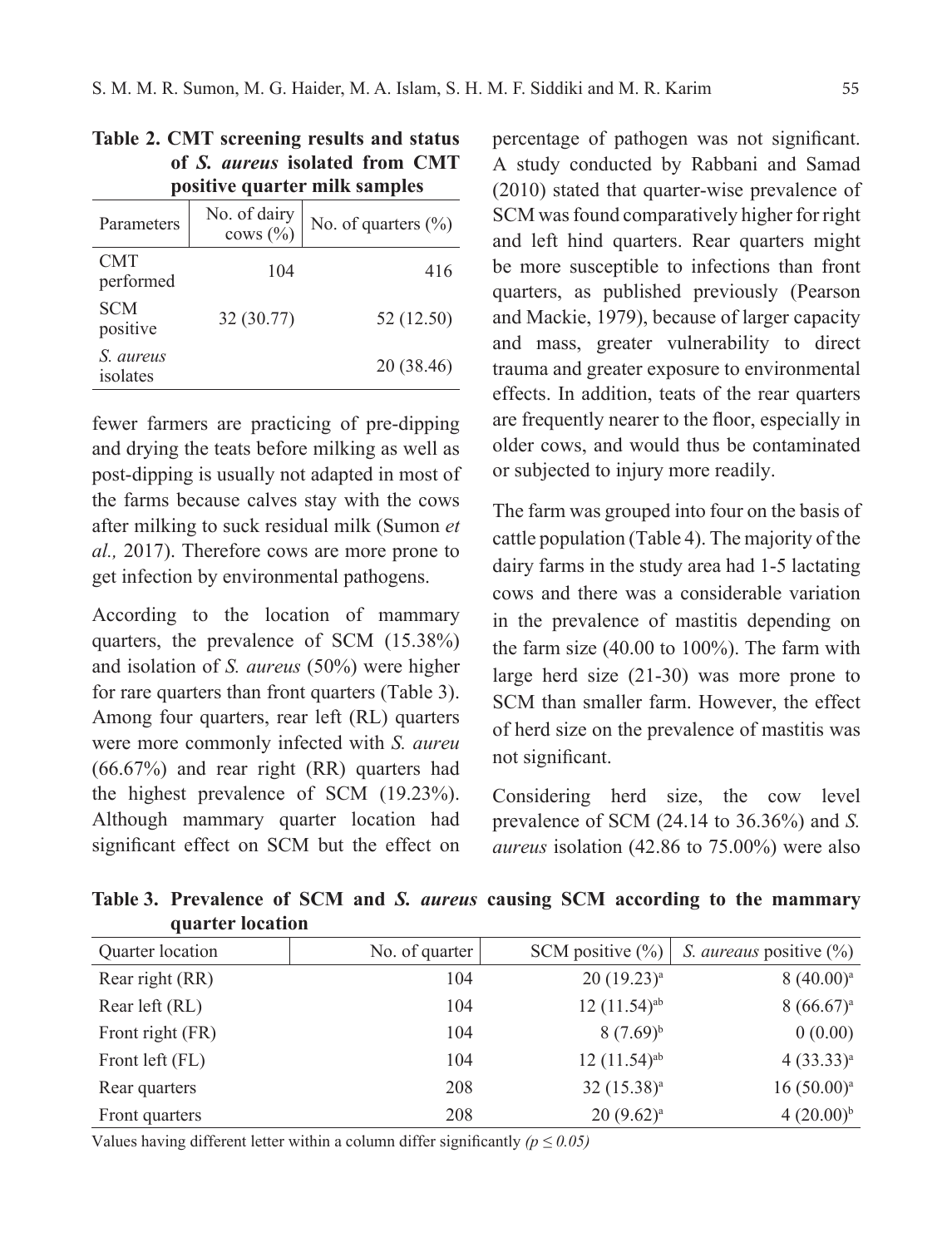| Herd<br>size | Farm<br>studied | SCM positive<br>herd $(\% )$ | p-value      |
|--------------|-----------------|------------------------------|--------------|
|              |                 |                              |              |
| $1 - 5$      | 10              | 4(40.00)                     |              |
| $6-10$       | 04              | 2(50.00)                     | $0.34$ (NS)* |
| $11 - 20$    | 02              | 2(100.00)                    |              |
| $21 - 30$    | 01              | 1(100.00)                    |              |
|              |                 |                              |              |

**Table 4. Herd level prevalence of SCM in study area**

\*NS: Non-significant,  $p > 0.05$ 

higher for dairy farm with large population than smaller one although statistically not significant (Table 5). Almost similar to these findings, Rahman *et al.* (2009) reported that the prevalence of SCM in farm with large cattle population was comparatively high and ranged from 46.40 to 100%. This may be due to the poor hygienic management of large number of cows and cow itself may harbor organisms which may be the potential source of infection to others. Additionally, contagious nature of *S. aureus* may potentiate the transmission of SCM within and between farm populations.

## **Bacteriological results**

All SCM positive quarter milk samples were subjected to bacteriological examination for isolation and identification of *S. aureus.* Colonies of *S. aureus* were golden yellow

with beta (β) hemolysis on BA media (Fig. 1) and yellow colonies with yellow zones on MSA media (Fig. 2). They were Grampositive cocci in clusters (Fig. 3); catalase and coagulase tests positive and oxidase test negative (Fig. 4). Overall, 38.46% of SCM positive quarters were found to be infected with *S. aureus* (Table 2)*.* Almost similar to this finding, *S. aureus* was reported as the most frequently isolated pathogen of bovine mastitis in some other countries such as Algeria (40%), Ethiopia (43.3%), Zimbabwe and Australia (34.2-38.5%) and Brazil (30.8%) (Saidi *et al.,*



**Fig. 1. Beta (β) hemolytic colony of** *Staphylococcus aureus* **on BA.**

| Herd size | No. of cows | SCM positive<br>$(\% )$ | p-value                   | Isolation of S.<br>aureus $(\% )$ | p-value                   |
|-----------|-------------|-------------------------|---------------------------|-----------------------------------|---------------------------|
| $1-5$     | 29          | 7(24.14)                |                           | 3(42.86)                          |                           |
| $6 - 10$  | 27          | 9(33.33)                | $0.800$ (NS) <sup>*</sup> | 6(66.67)                          | $0.625$ (NS) <sup>*</sup> |
| $11 - 20$ | 26          | 8(30.77)                |                           | 5(62.50)                          |                           |
| $21 - 30$ | 22          | 8 (36.36)               |                           | 6(75.00)                          |                           |

**Table 5. Cow level prevalence of SCM and its causal agent** *S. aureus* **considering herd size**

\*NS: Non-significant,  $p > 0.05$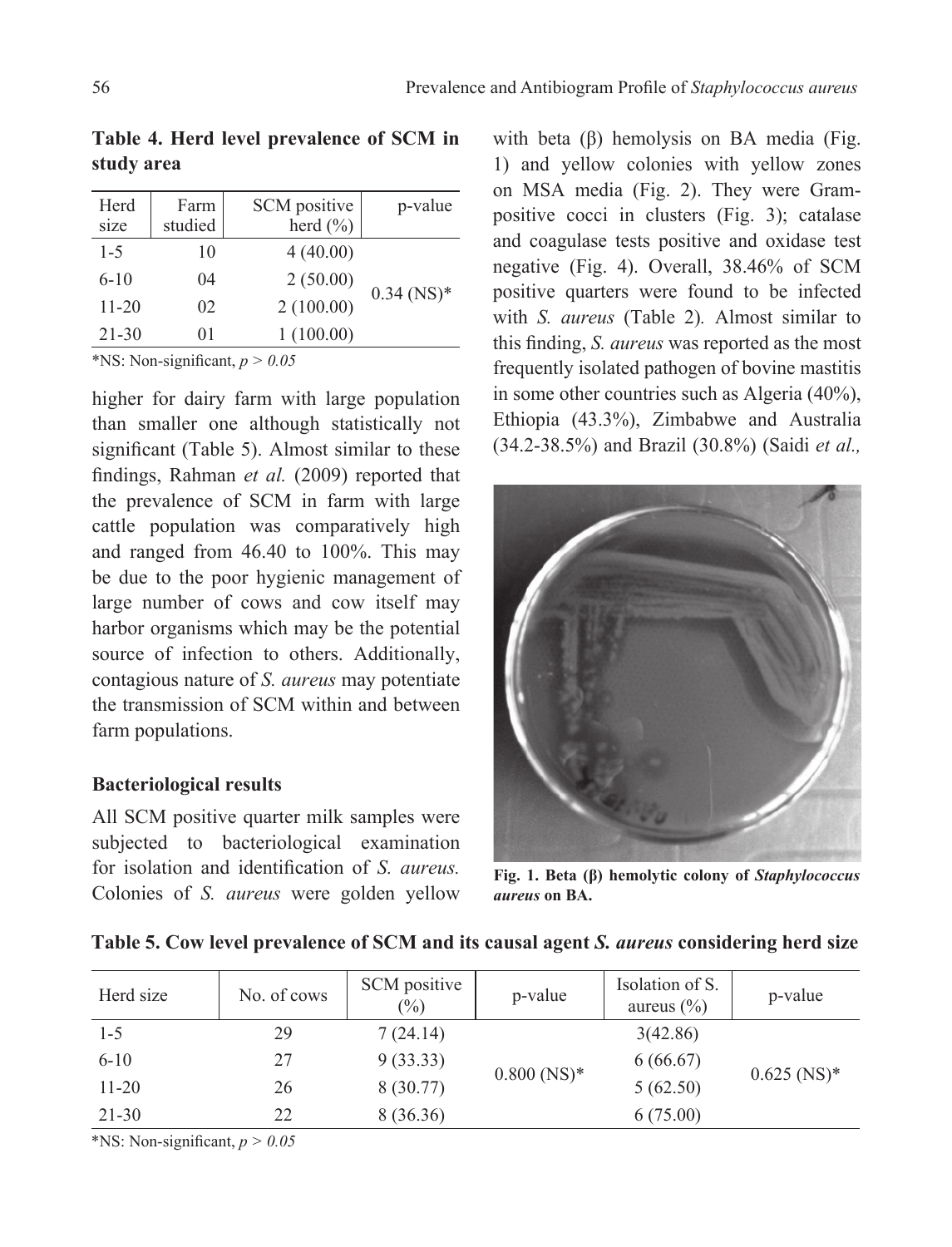

**Fig. 2. Yellow colony with yellow zone of**  *Staphylococcus aureus* **on MSA.**



**Fig. 3. Diameter of zone of inhibition of** *S. aureus* **to different antibiotics.**

2013; Duguma *et al.,* 2013; Malek dos Reis *et al.,* 2011 and Kudinha and Simango, 2002). Higher prevalence of isolation of *S. aureus* as causal agent of SCM in this study indicated that the prevention of spread of contagious bacteria during milking was not effective (Sumon *et al.,* 2017). In addition, *S. aureus* was still the most prevalent pathogen in clinically healthy animals and associated with both environmental and contagious forms of mastitis (Rall *et al.,* 2013; Barkema *et al.,* 2009).

## **Antimicrobial susceptibility pattern**

Antimicrobial susceptibility test was performed on all isolated *S. aureus* in this study. It was observed that *S. aureus* isolates were found to be highly susceptible towards Gentamicin, Streptomycin and Ciprofloxacin exhibiting 100%, 100% and 80% susceptibility, respectively (Table 6 and Fig. 5). These finding are almost in line with the previous study where *S. aureus* were highly susceptible towards Gentamicin (78.6-91.7%), Streptomycin (86.1%) and Ciprofloxacin (94.4%) (Sharma and Brintya, 2014; Islam *et al.,* 2014; Abera *et al.,* 2013).

In this study about 60% of *S. aureus* isolates were moderately susceptible to Oxaciilin and

| Antibiotics (mcg/disc) | Resistance $(\% )$ | Intermediate $(\% )$ | Susceptible $(\% )$ |
|------------------------|--------------------|----------------------|---------------------|
| $P^*(10)$              | 20(100)            | 0(0.00)              | 0(0.00)             |
| AMP(10)                | 20(100)            | 0(0.00)              | 0(0.00)             |
| AMX(10)                | 20(100)            | 0(0.00)              | 0(0.00)             |
| OX(1)                  | 0(0.00)            | 12(60)               | 8(40)               |
| CIP(5)                 | 0(0.00)            | 4(20)                | 16(80)              |
| <b>GEN</b> (10)        | 0(0.00)            | 0(0.00)              | 20(100)             |
| S(10)                  | 0(0.00)            | 0(0.00)              | 20(100)             |

**Table 6. Susceptibility pattern of** *S. aureus* **to different antimicrobials**

\* P: Penicillin, AMP: Ampicillin, AMX: Amoxicillin, OX: Oxacillin, CIP: Ciprofloxacin, GEN: Gentamicin; S: Streptomycin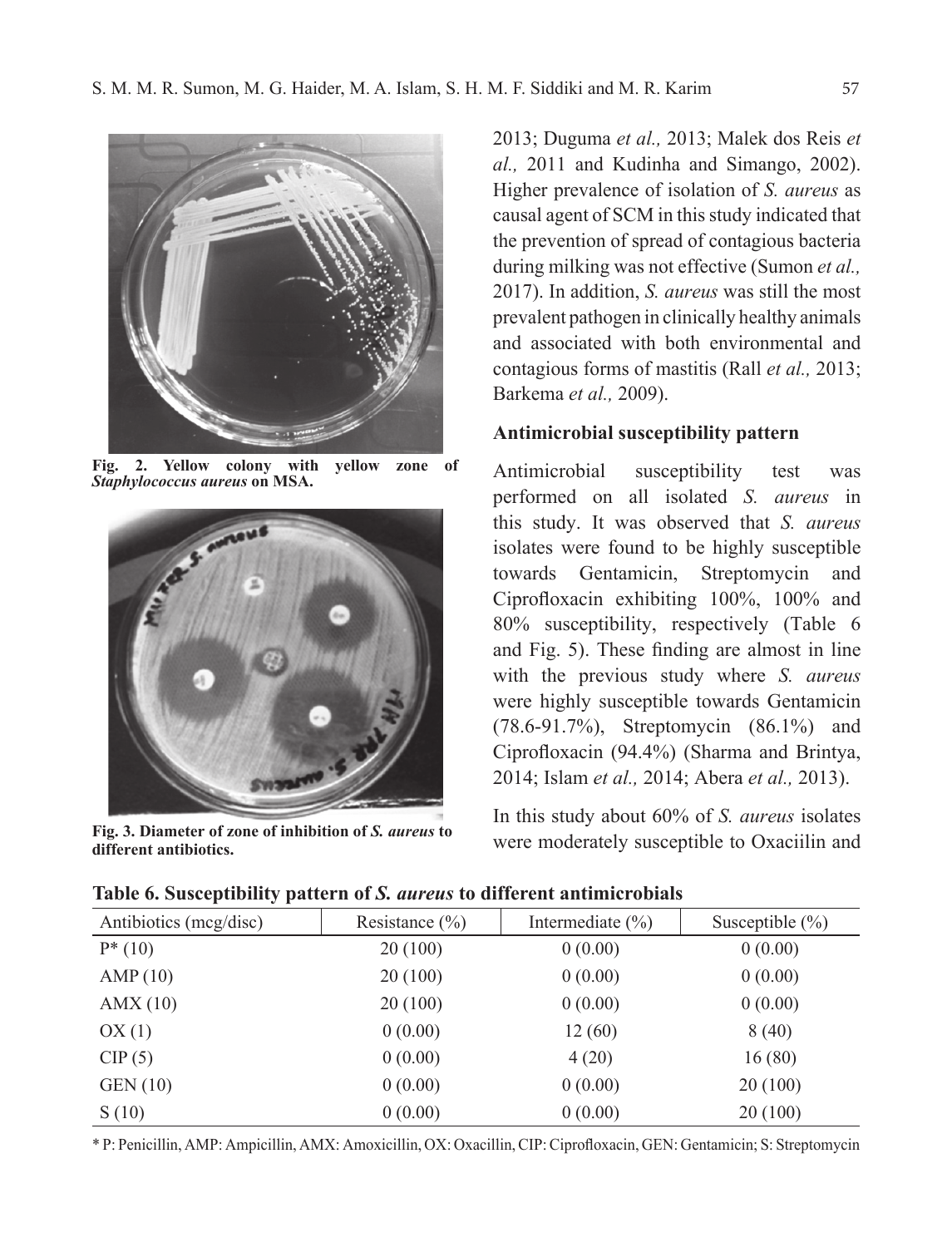40% were highly susceptible. This indicates all isolates of *S. aureus* from milk samples were devoid of *mecA* gene, a gene responsible for resistance to betalactam antibiotics like methicillin, oxacillin and cephalosporins. However, in a Korean study, only a small percentage (1.3%) of *S. aureus* isolates from SCM milk samples were *mecA* positive that was methicillin resistanc (Lee, 2003). The findings of this study also revealed that all isolates (100%) were resistant to Penicillin, Ampicillin and Amoxicillin. This result is comparable with the reported resistant of isolates to penicillin (94.4%) and ampicillin (83%) as described by Abera *et al.* (2013) and Mekonnen *et al.* (2005), respectively. The resistance of *S. aureus* to penicillin, amoxicillin and ampicillin may be attributed to the production of penicillinase, an enzyme that inactivates penicillin and others closely related antibiotics. It is believed that around 50% of mastitis causing *S. aureus* strains produce betalactamase (Green and Bradely, 2004).

# **Conclusion**

Subclinical mastitis is one of the most prevalent diseases (30.77%) in Gazipur district and *S. aureus* was associated with 38.46% cases of SCM. *S. aureus* isolates were found to be highly susceptible towards gentamicin, streptomycin and ciprofloxacin and moderately susceptible towards oxacillin. This group of antibiotics could be used more effectively for the treatment of staphylococcal mastitis. As the organisms resistant to penicillin, ampicillin and amoxiciilin, it would be better to avoid these antibiotics to reduce the misusages as well as to ensure cost effective treatment for SCM. However, further research is needed for the molecular

detection of *S. aureus* and *mecA* gene from milk samples of dairy cows in Bangladesh.

# **Acknowledgement**

The authors acknowledge the financial support from the Research Management Committee of Bangabandhu Sheikh Mujibur Rahman Agricultural University, Gazipur.

#### **References**

- Abera, M., B. Demie, K. Aragaw, F. Regassa and A. Regassa. 2013. Isolation and identification of *Staphylococcus aureus* from bovine mastitic milk and their drug resistance patterns in Adama town, Ethiopia. *Afr. J. Dairy Farming and Milk Prod.* 1: 019-023.
- Bachaya, H. A., M. A. Raza, S. Murtaza and I. U. R. Akbar. 2011. Subclinical bovine mastitis in Muzaffar Garh district of Punjab (Pakistan). *J. Anim. Plant Sci.* 21: 16-19.
- Barkema, H. W., M. J. Green, A. J. Bradley and R. N. Zadoks. 2009. Invited review: The role of contagious disease in udder health. *J. Dairy Sci.* 92: 4717- 4729.
- Bitew, M., A. Tafere and T. Tolosa. 2010. Study on bovine mastitis in dairy farms of Bahir Dar and its environs. *J. Anim. Vet. Adv.* 9: 2912–2917.
- Bradely, A. J. 2002. Bovine mastitis an evolving disease. *Vet. J.* 164: 116-128.
- Duguma, A., T. Tolosa and A. Yohannes. 2013. Prevalence of clinical and sub-clinical mastitis on cross bred dairy cows at Holleta Agricultural Research Center, Central Ethiopia. *Glob. J. Vet. Med. Res.* 1: 26-30**.**
- Green, M. and A. Bradely. 2004. Clinical Forum-*Staphylococcus aureus* mastitis in cattle. *UK. Vet*. 9: 4.
- Harouna, A., M. Zecchini, C. Locatelli, L. Scaccabarozzi, C. Cattaneo, A. Amadou, V. Bronzo, H. Marichatou, P. J. Boettcher, M. G. Zanoni, L. Alborali and P. Moroni. 2009. Milk hygiene and udder health in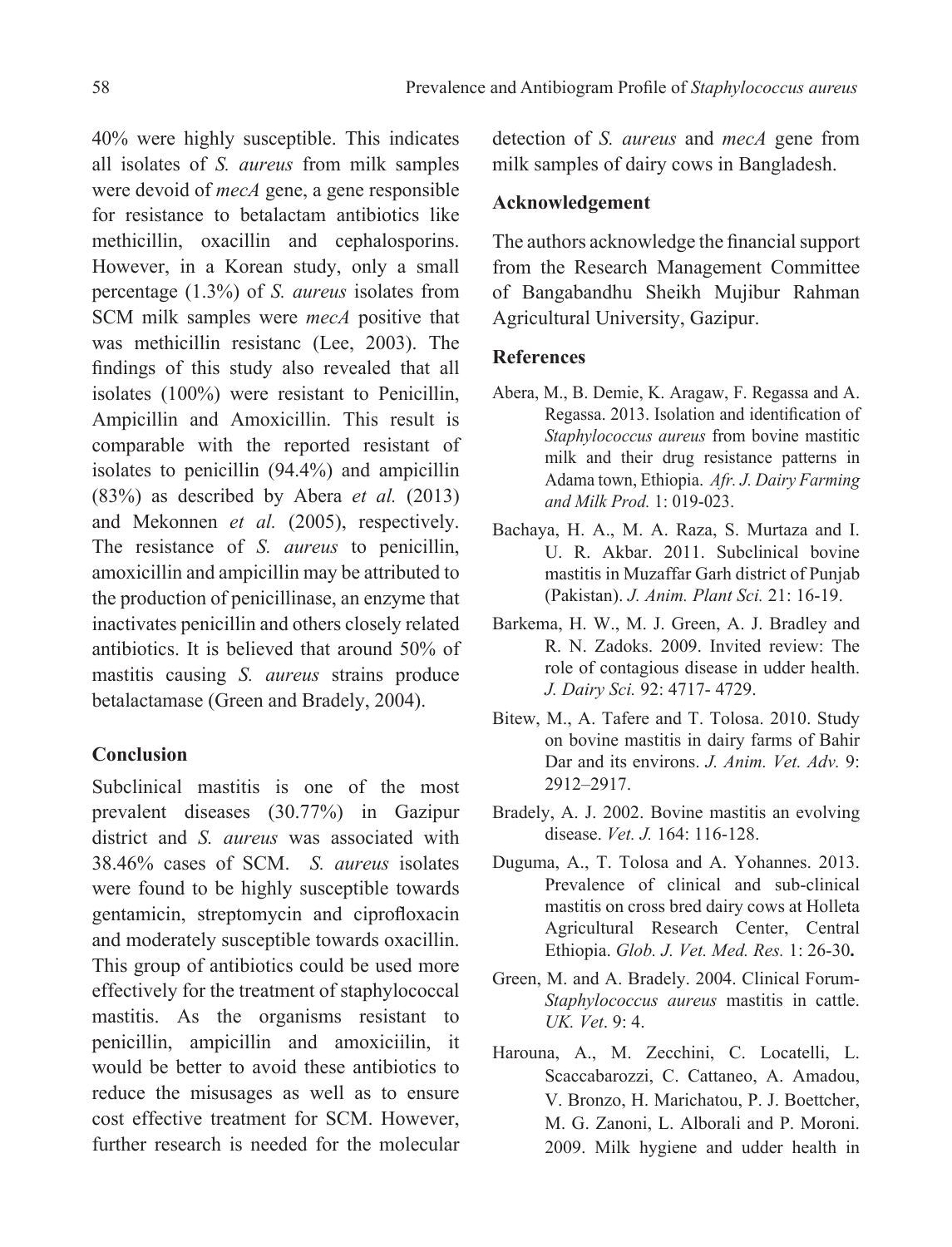the periurban area of Hamidallaye, Niger. *Trop. Anim. Health. Prod.* 41: 705-710.

- International Dairy Federation. 1987. Bovine Mastitis. Definitions and guidelines for diagnosis. *Bull. Int. Dairy Fed.* 211: 3-8.
- Islam, M. A., M. Z. Islam, M. A. Islam, M. S. Rahman and M. T. Islam. 2011. Prevalence of subclinical mastitis in dairy cows in selected areas of Bangladesh. *Bang. J. Vet. Med.* 9: 73-78.
- Islam, N. N., Z. Farzana, A. M. M. A. Chowdhury, A. Mannan, K. M. Kamaruddin, A. M. A. M. Z. Siddiki and I. Uddin. 2014. Characterization of bovine subclinical mastitis caused by *Staphylococcus aureus* in southern Bangladesh by bacteriological and molecular approaches. *Asian J. Biol. Sci.* **7**: 1-12.
- Jevons, M. P., G. N. Rolinson and R. Knox. 1961. Celbenin-resistant Staphylococci. *Br. Med. J.* 1: 124-126.
- Joshi, S. and S. Gokhale. 2006. Status of mastitis as an emerging disease in improved and periurban dairy farms in India. *Ann. N. Y. Acad. Sci.* 1081: 74-83.
- Kader, M. A., M. A. Samad and S. Saha. 2003. Influence of host level factors on prevalence and economics of sub-clinical mastitis in dairy cows in Bangladesh. *Indian J. Dairy Sci.* 56: 235-240.
- Kudinha, T. and C. Simango. 2002. Prevalence of coagulase-negative Staphylococci in bovine mastitis in Zimbabwe. *J. S. Afr. Vet. Assoc.* 73: 62-65.
- Lee, J. H. 2003. Methicillin (oxacillin)–resistant *Staphylococcus aureus* strains isolated from major food animals and their potential transmission to humans. *J. Appl. Environ Microbiol.* 69: 6489-94.
- Malek dos Reis, C. B., J. R. Barreiro, J. F. G. Moreno, M. A. F. Porcionato and M. V. Santos. 2011. Evaluation of somatic cell count thresholds to detect subclinical mastitis in Gyr cows. *J. Dairy Sci.* 94: 4406-4412.
- Mdegela, R. H., R. Ryoba, E. D. Karimuribo, E. J. Phiri, T. Loken, O. Reksen, E. Mtengeti and N. A. Urio. 2009. Prevalence of clinical and subclinical mastitis and quality of milk on smallholder dairy farms in Tanzania. *J. S. Afr Vet Assoc.* 80: 163-168.
- Mekonnen, H., S. Workineh, M. Bayleyegne, A. Moges and K. Tadele. 2005. Antimicrobial susceptibility profile of mastitis isolates from cows in three major Ethiopian dairies. *Med. Vet.* 176: 391-394.
- National Committee for Clinical Laboratory Standards (NCCLS). 2002. Performance Standards for Antimicrobial Disk and Dilution Susceptibility Tests for Bacteria Isolated from Animals; Approved Standard-Second Edition. NCCLS document M31-A2. NCCLS, Pennsylvania 19087-1898, USA.
- National Committee for Clinical Laboratory Standards (NCCLS). 2015. Performance Standards for Antimicrobial Disk Susceptibility Tests; Approved Standard-Twelfth Edition. NCCLS document M02-A12, Vol. 35 No. 1. NCCLS, PA 19087 USA.
- Pearson, J. K. L. and D. P. Mackie. 1979. Factors associated with the occurrence, cause and outcome of clinical mastitis in dairy cattle. *Vet. Rec.*105: 456-463.
- Petrovski, K. R., C. Heuer, T. J. Parkinson and N. B. Williamson. 2009. The incidence and aetiology of clinical bovine mastitis on 14 farms in Northland, New Zealand. *N. Z. Vet J.* 57: 109-15.
- Quinn, P. J., B. K. Markey, M. E. Carter, W. J. Donnelly and F. C. Leonard. 2002. Veterinary Microbiology and Microbial Disease. Iowa State University Press, Ames, USA.
- Rabbani, A. F. M. G. and M. A. Samad. 2010. Host determinants based comparative prevalence of subclinical mastitis in lactating holstein-friesian cross cows and red chittagong cows in Bangladesh. *Bang. J. Vet. Med.* 8: 17-21.